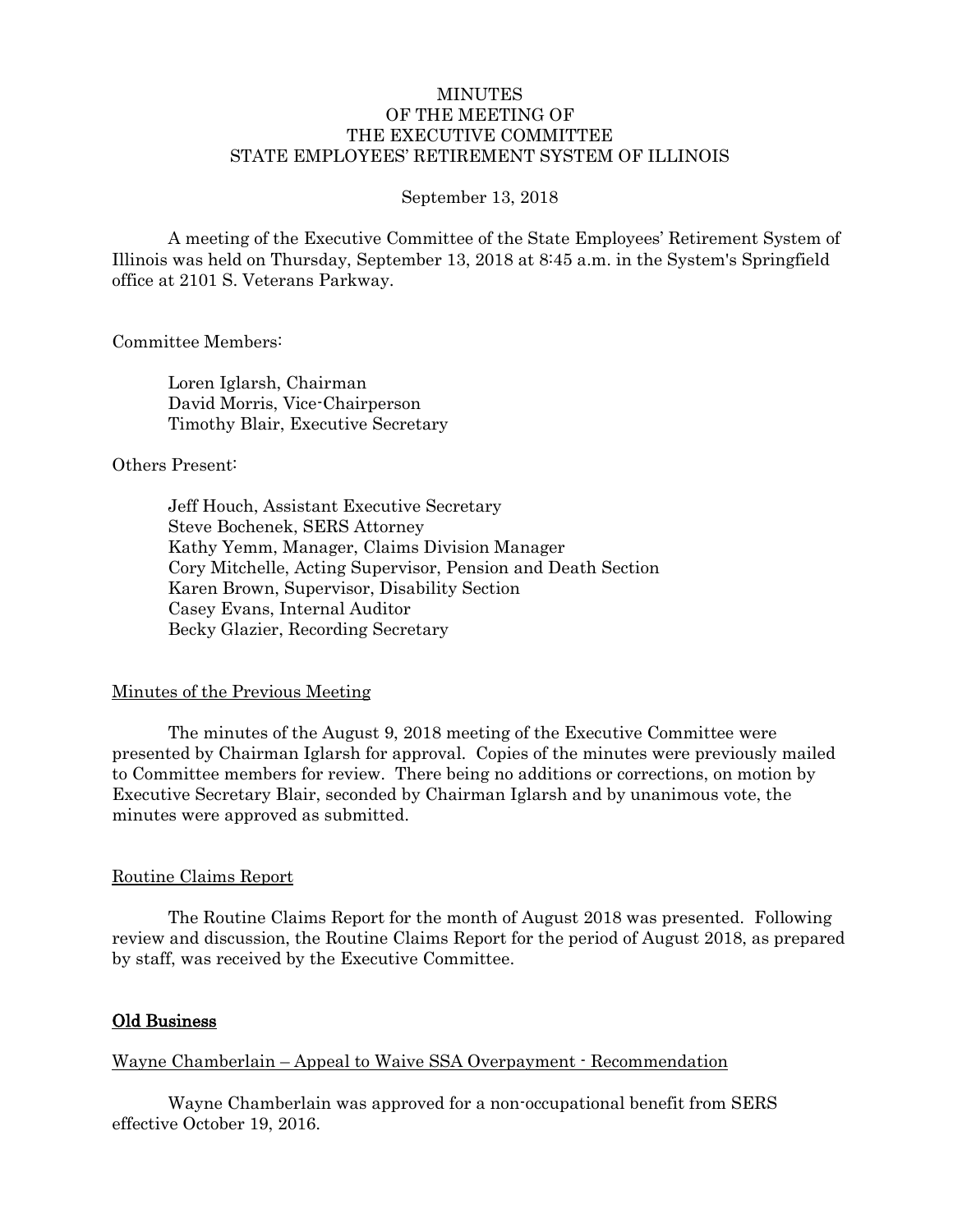Mr. Chamberlain was approved for a retroactive Social Security disability benefit effective February 1, 2017. The retroactive benefit created an overpayment from SERS totaling \$16,335.00 from February 1, 2017 through December 31, 2017.

SERS sent Mr. Chamberlain a notification letter on January 29, 2018 that explained the calculation of the overpayment and what was due SERS.

Mr. Chamberlain's non-occupational benefit ended April 30, 2018 due to half time ceasing. To repay this overpayment in 5 years would require a monthly payment of \$273.00. He is not vested and not eligible for retirement.

Mr. Chamberlain is appealing his request for a waiver for the SSA overpayment.

Attorney Bochenek presented recommendation No. 2018-8 to deny Mr. Chamberlain's request to waive the overpayment. The recommendation further suggests if Mr. Chamberlain permits the balance of contributions in his retirement account to be applied to the overpayment, that staff work with Mr. Chamberlain to establish an agreeable repayment plan for the remaining balance of the overpayment.

After review and discussion, Chairman Iglarsh moved to adopt recommendation 2018-8 and deny the appeal. Executive Secretary Blair seconded the motion, which passed by unanimous vote.

#### Thomas Kavelman – Appeal of Service Credit Calculation

At the July Executive Committee meeting, Thomas Kavelman presented his reappeal during a personal hearing. In 1990, Mr. Kavelman received a Workers' Compensation settlement agreement that totaled \$50,000. Mr. Kavelman contends that such agreement was the solution to terminate his employment with the Illinois Department of Corrections (IDOC). It is his understanding that such agreement represented 11 months of salary. He contends that he is entitled to 11 additional months of service credit due to this settlement agreement.

SERS staff have sought records from IDOC, Central Management Services, Workers' Compensation Commission and the Office of the Attorney General and no supporting information regarding Mr. Kavelman's settlement agreement can be located. Furthermore, Mr. Kavelman was unable to obtain such information from his attorney.

Attorney Bochenek presented Recommendation No. 2018-9 that Mr. Kavelman be granted approval of a reciprocal pension but denied as to the additional 11 months of service credit. After review and discussion of the facts presented, Vice Chairperson Morris moved to adopt Recommendation No. 2018-9 as presented. Executive Secretary Blair seconded the motion which passed by unanimous vote.

#### Lisa Anderson – ReAppeal Overpayment Deduction

Mrs. Anderson was approved for a temporary Non-Occupational benefit from SERS effective December 16, 2015.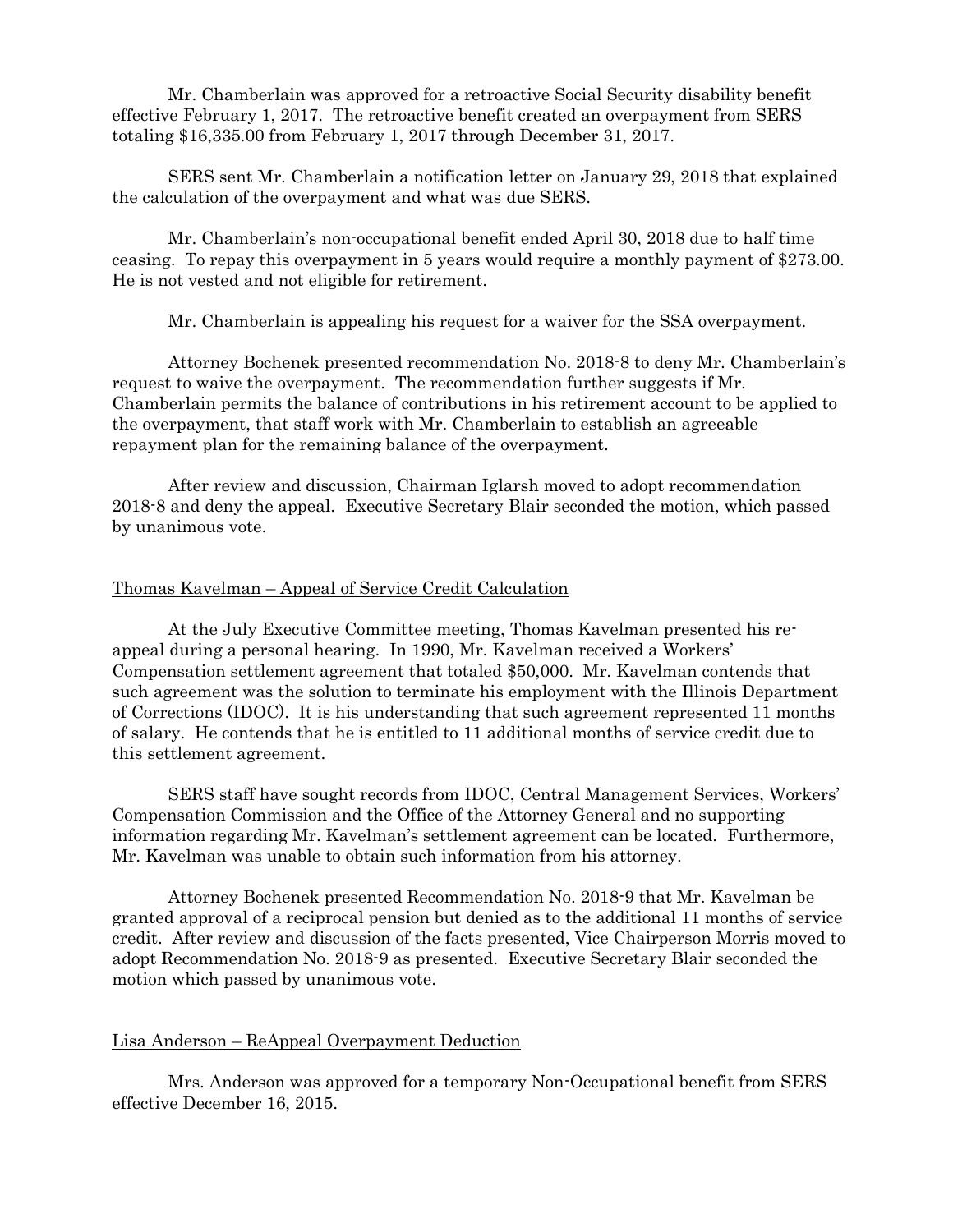Mrs. Anderson was approved for a retroactive Social Security disability benefit effective April 1, 2016. The retroactive benefit created an overpayment to SERS totaling \$38,862.00 from April 1, 2016 through September 30, 2017.

SERS sent the member a notification letter on October 30, 2017 that explained the calculation of the overpayment and what was due SERS.

As stated in the SERS Board Policy, the Overpayment Section is to deduct ½ the gross of any benefit being paid toward an overpayment owed to SERS. The overpayment due is in accordance with 5/14-125 ILCS of the Pension Code.

The Benefit Support Overpayment Section was instructed to delay offset of the disability benefit for the overpayment until further notice.

Mrs. Anderson's current monthly gross disability payment is \$1,587.00. There are no monthly deductions from the check currently. CMS Premium Collection unit is billing her \$148.70 per month for insurance coverage. Half of the gross disability payment is \$793.50 when applied to the overpayment.

Mrs. Anderson's ½ time cease is October 21, 2022, and is eligible to retire June 1, 2023.

Mrs. Anderson's appeal is to repay at \$600 per month instead of \$793.50. Six hundred per month would not repay the balance within the 5 year allowed repayment time. Her appeal states that she is repaying a settlement from the State in the amount of \$3,000 per month but that is the offset (\$2,159) of her annuity that SERS is currently offsetting and that deducting  $\frac{1}{2}$  her annuity at this time would be a hardship.

Mrs. Anderson sent via email on September 6, 2018 a request that her benefits be restored and any back payment owed be suspended until her settlement agreement that puts her on full disability is signed and paid.

Following a review and discussion of the information presented, a motion was made by Vice Chairperson Morris to reduce the monthly deduction to \$300 until the settlement is resolved. The motion was seconded by Chairman Iglarsh and all were in favor.

# New Business

## Michael Srbljan – Appeal SSA Offset Removal

Michael Srbljan retired November 1, 2010. He was not married and received a survivor contribution refund.

Mr. Srbljan married on June 17, 2017. He has entered into a repayment agreement to repay the survivor contribution refund. The refund will be repaid on September 30, 2023.

Mr. Srbljan is requesting the Social Security Offset removal be applied to his pension.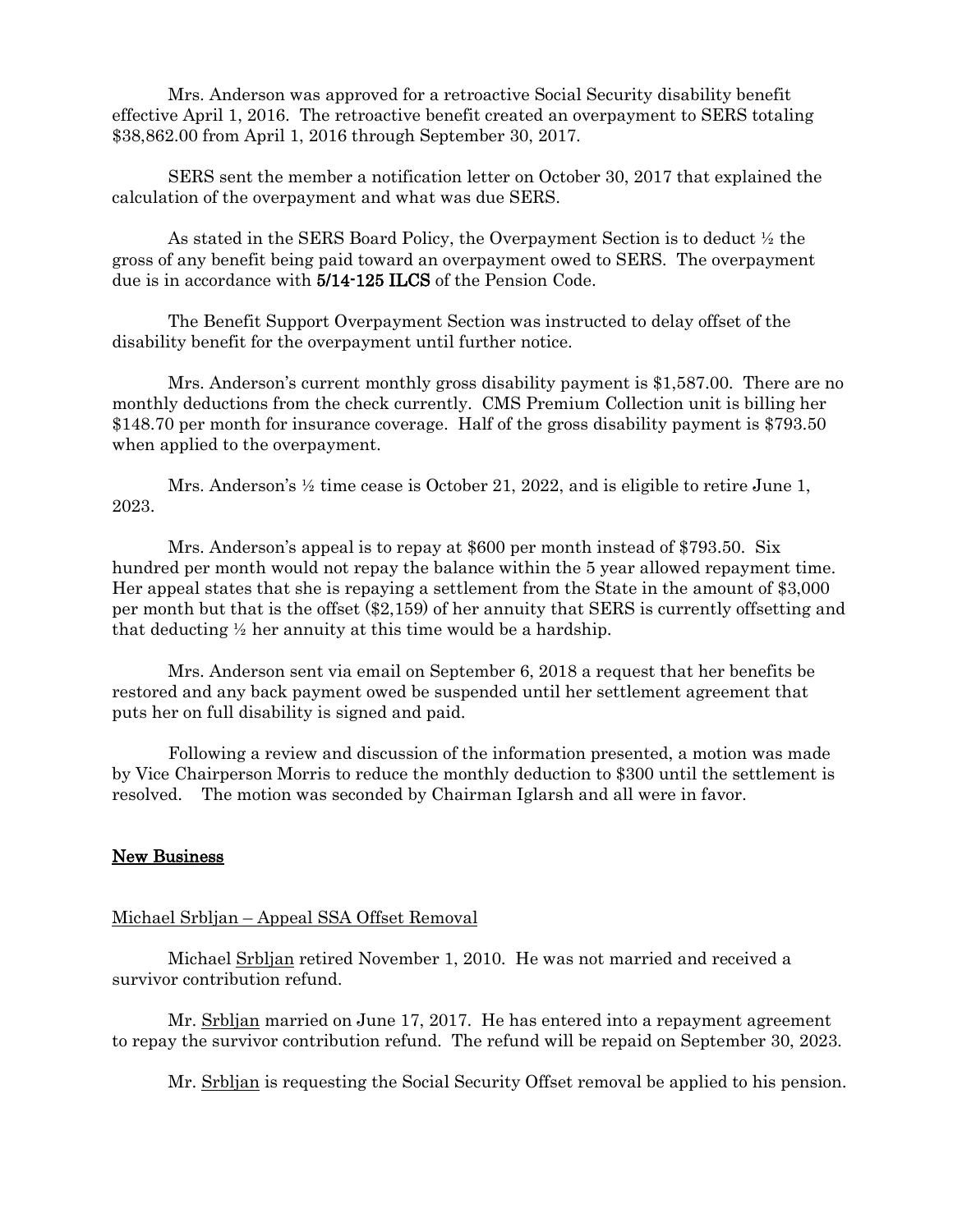Following a review of the information presented and some discussion, a motion was made by Executive Secretary Blair to deny Mr. Srbljan's appeal of the SSA offset removal. The motion was seconded by Vice-Chairperson Morris and all were in favor.

#### Marikim Santarelli – Appeal SSA Offset Removal

Marikim Santarelli retired November 1, 2017. She was unmarried, but chose to waive the survivor contribution refund. The retirement application on file is marked "no" for participating in the Social Security Offset Removal.

Ms. Santarelli is requesting to apply the 3.825% reduction to her pension as she is planning to get married next year and does not want an eligible survivor to have an offset for Social Security.

Following a review of the information presented and some discussion, a motion was made by Executive Secretary Blair to deny Ms. Santarelli's appeal of the SSA offset removal. The motion was seconded by Vice Chairperson Morris and all were in favor.

#### James Smith – Non-Occupational Disability – 90 Day Waiver

James Smith works as a Correctional Officer for IDOC. He last worked on 2/01/18. He began a medical leave of absence on 4/5/18.

He has requested a written appeal to the Executive Committee so that the 90 day filing limitation can be waived.

The member's request was denied in accordance with Chapter 40 Pensions 5/14- 124(5).

Following a review of the information presented and some discussion, a motion was made by Chairman Iglarsh to approve his request and waive the 90 day filing limitation. The motion was seconded by Vice-Chairperson Morris and all were in favor.

#### Ronald Miller – Occupational Disability – 12 Month Waiver

Ronald Miller is appealing the denial of disability based on the one year filing rule. He was removed from pay roll 12/27/05. His one year expired 12/27/2006. The notification came in from the member 06/21/2018. SERS sent his forms 6/21/18. His application was received 08/6/18. The medical was received 08/6/18. He returned to work 2/4/06.

The member's appeal was denied in accordance with Chapter 40 ILCS 5/14-123(a).

Following a review of the information presented and some discussion, a motion was made by Chairman Iglarsh to approve his request and approve the 12 month waiver. The motion was seconded by Vice-Chairperson Morris and all were in favor.